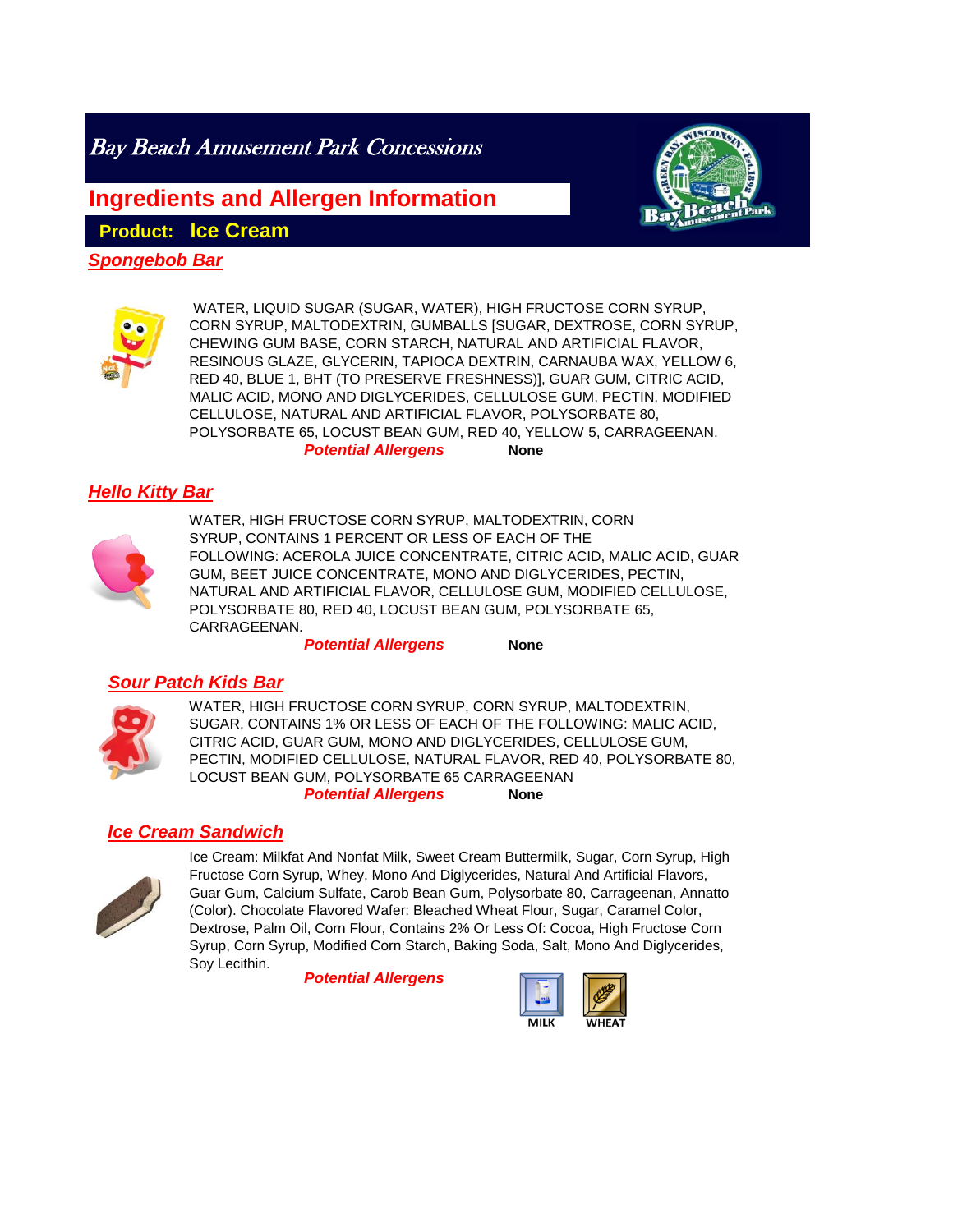## *Strawberry Shortcake*



NONFAT MILK, CAKE CRUNCH [BLEACHED WHEAT FLOUR, SUGAR, PALM OIL, COCONUT (SODIUM METABISULFITE TO PROTECT QUALITY), SALT, SODIUM BICARBONATE, ARTIFICIAL FLAVOR, SOYBEAN OIL, RED 40 LAKE, SOY LECITHIN, RED 3, RED 40], CORN SYRUP, SUGAR, WATER, PALM OIL, SOYBEAN OIL, COCONUT OIL, CONTAINS 2% OR LESS OF EACH OF THE FOLLOWING: WHEY, STRAWBERRIES, CITRIC ACID, MONO AND DIGLYCERIDES, LOCUST BEAN GUM, GUAR GUM, NATURAL AND ARTIFICIAL FLAVOR, CARRAGEENAN, RED 40, CARAMEL COLOR, VITAMIN A PALMITATE.

*\*Manufactured on Shared Equipment with* 

*Products that contain peanut Ingredients*

*Potential Allergens*



## *Drumstick*



ICE CREAM: Milkfat, nonfat milk, corn sweetener, sugar, granulated peanuts, chocolate coating(cocoa oil, sugar, cocoa, lecithin, salt, vanilla), vanilla, guar gum, mono & diglycerides, cellulose gum, polysorbate 80, carrageenan, locust bean gum. CONE: Bleached flour, sugar, partially hydrogenated vegetable shorting, (contains one or more of the following oils: soybean , cottonseed), lecithin, salt, caramel color, artificial flavoring.

*Potential Allergens*



#### *Malt Cup*



Nonfat Milk, Sugar, Corn Syrup, Buttermilk, Whey, Barley Malt, Wheat, Milk, Bicarbonate of Soda, Cream, Cocoa Processed with Alkali, Guar Gum, Cellulose, Gum, Xanthan Gum, Mono and Diglycerides, Polysorbate 80, Carrageenan, Natural and Artificial Vanilla, Salt, Caramel Color

*Potential Allergens*



## *Luigi's Ice*



Water, Sugar, Corn Syrup, Natural Flavor, Concentrated Strawberry, Lemon, or,Cherry Juice, Citric Acid, Guar and Cellulose Gums, Ascorbic Acid (Vitamin C), Red Beet Color, Carrageenan, and Caramel Color

*Potential Allergens*

**None**

# *Itti Bitz Cookies & Cream*



Milkfat & Nonfat Milk, Cookies [Sugar Enriched Flour (Wheat Flour, Niacin, Reduced Iron, Thiamine Mononitrate, Riboflavin, Folic Acid), Partially Hydrogenated Soybean And/Or Cottonseed Oil, Cocoa [Cocoa (Processed With Alkali), Corn Flour, Invert Sugar, Chocolate, Leavening (Baking Soda, Monocalcium Phosphate), Corn Starch, Salt, Artificial Flavor, Soy Lecithin, Nonfat Dry Milk] Sugar, Corn Syrup, Mono & Diglycerides, Natural & Artificial Flavor, Locust Bean Gum, Carrageenan, Sucralose.

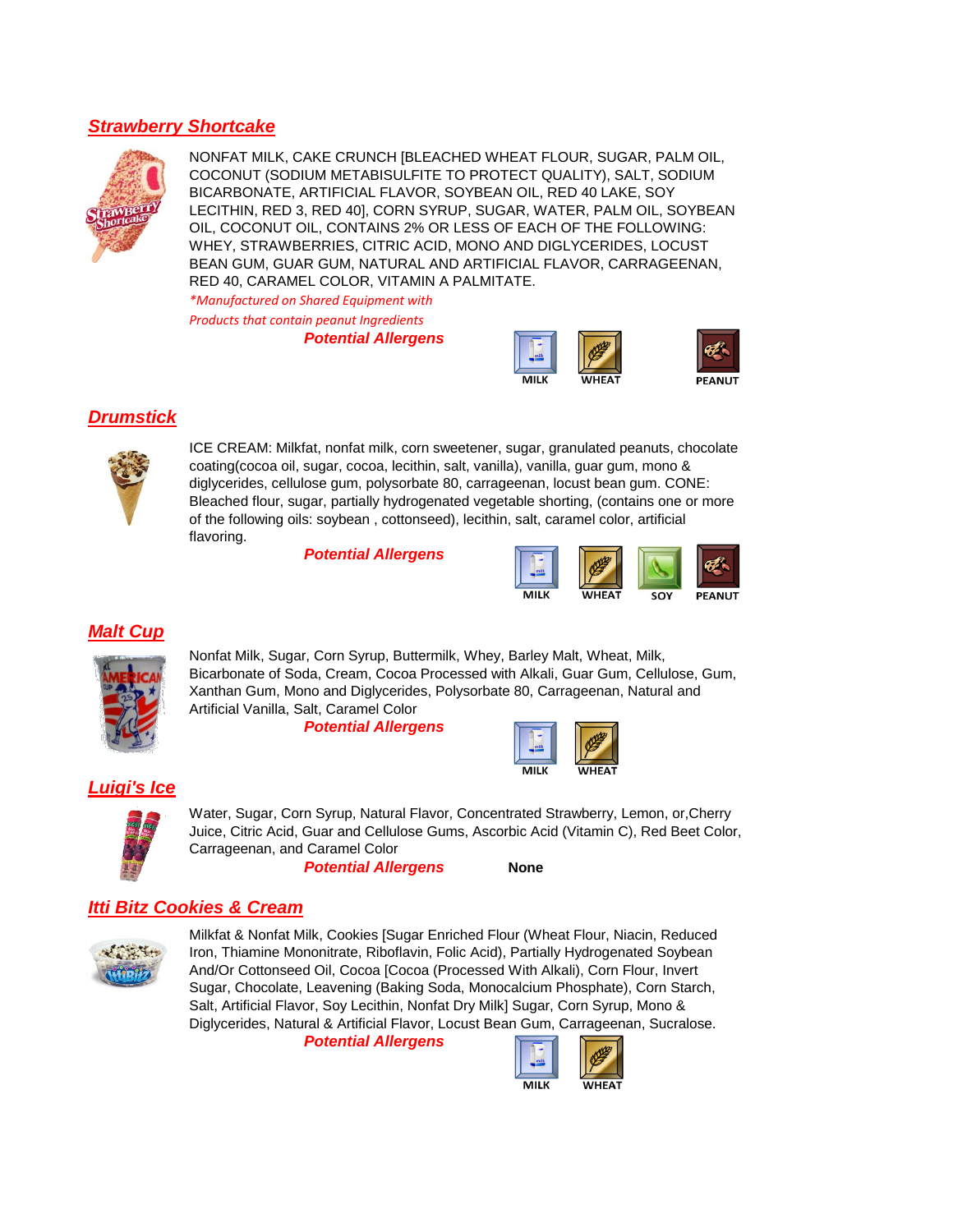## *Itti Bitz Cotton Candy*



Milkfat & Nonfat Milk, Sugar, Corn Syrup, Mono & Diglycerides, Locust Bean Gum, Cellulose Gum, Carrageenan, Blue 1, Sucralose, Red 3

*Potential Allergens*



#### *Itti Bitz Banana Split*



Milkfat, Nonfat Milk, Sugar, Corn Syrup, Cocoa [Cocoa (Processed With Alkali), Sugar, Salt, Carrageenan, Natural Flavor], Natural & Artificial Flavor, Mono & Diglycerides, Locust Bean Gum, Cellulose Gum, Carrageenan, Red 40, Blue 1, Citric Acid, Yellow 5&6, Sucralose

*Potential Allergens*



#### *Itti Bitz Cookie Dough*



Milkfat & Nonfat Milk, Chocolate Chip Cookie Dough (Unenriched Wheat Flour, Butter [Cream, Salt], Brown Sugar, Sugar, Water, Chocolate Chips [Sugar, Chocolate Liquor, Cocoa Butter, Soy Lecithin, Vanilla], Powdered Sugar [Sugar, Corn Starch], Natural Flavor, Salt, Baking Soda), Chocolate Drops (Sugar, Chocolate Liquor, Cocoa Butter, Dextrose, Soy Lecithin, Artificial Flavor), Corn Syrup, Sugar, Natural And Artificial Flavors, Mono & Diglycerides, Locust Bean Gum, Cellulose Gum, Carrageenan, Sucralose.

*Potential Allergens*



## *Vanilla Soft Serve*



Milk, Sucrose, Corn Syrup, Cream, Whey, Buttermilk, Non Fat Dry Milk, Mono and Diglycerides, Guar Gum, Carrageenan, Locust Bean Gum, Natural and Artificial Vanilla

#### *Chocolate Soft Serve*



Milk, Sucrose, Corn Syrup, Cream, Whey, Buttermilk, Non Fat Dry Milk, Cocoa Powder, Mono and Diglycerides, Guar Gum, Polysorbate 80, Carrageenan, Dextrose, Artificial Vanilla Flavor

## *Ice Cream Cone*



Enriched Wheat Flour (Niacin, Reduced Iron, Thiamine Mononitrate, Riboflavin, Folic Acid), Tapioca Flour, Sugar, Vegetable Oil Shortening (Soybean Oil or Canola Oil, Modified Palm Oil, Soy lecithin, and or partially hydrogenated, soybean oil), Levening (sodium Bicarbonate, Ammonium Bicarbonate), Salt, Natural Flavor, Annatto (Vegetable Color)

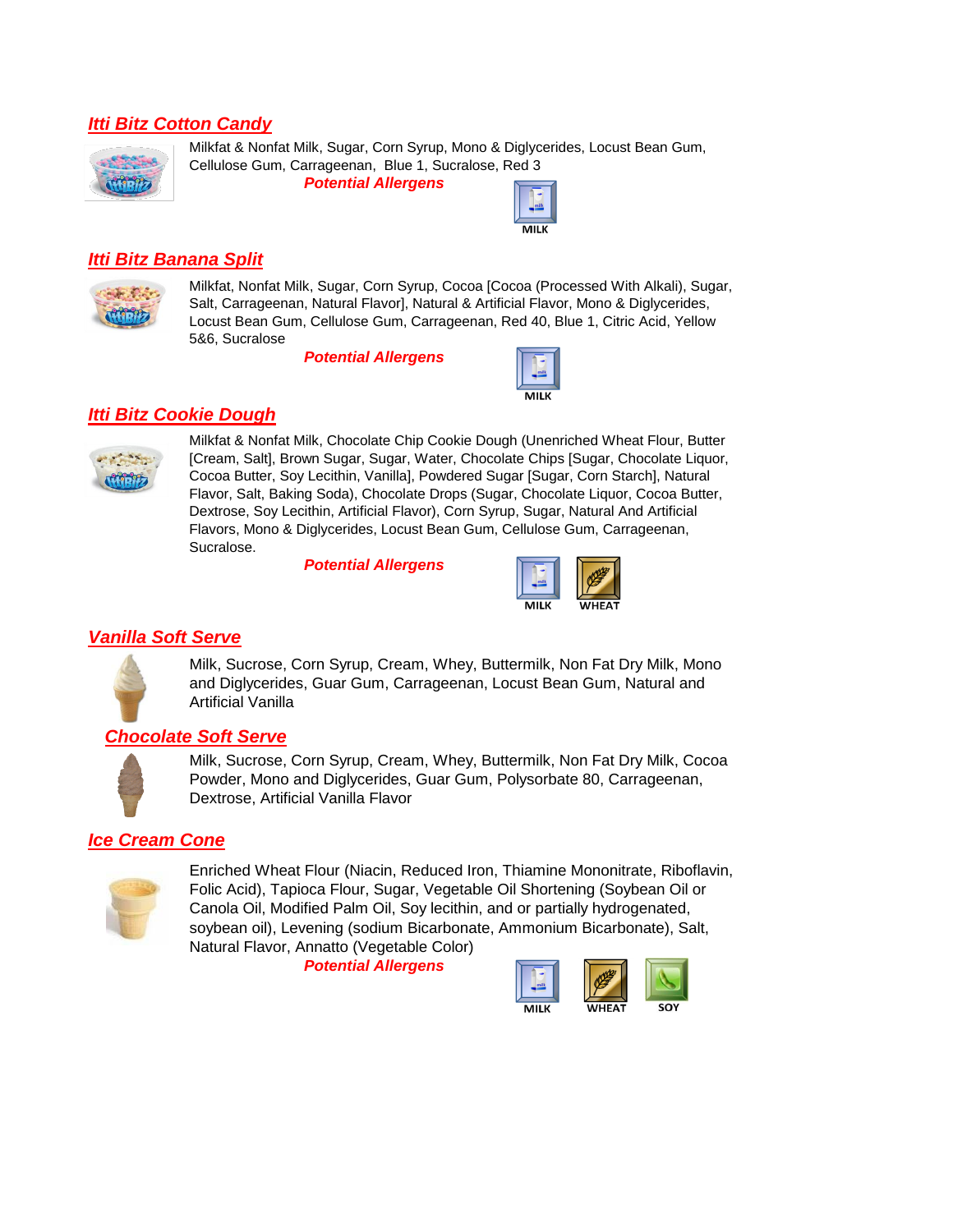# **Product: Snacks**

## *Cotton Candy*



Sugar, Natural & Artificial Flavors, Citric Acid, various FD&C colors, glycerine, Boo Blue may also contain propylene glycol, water, Silly Nilly Pink, Grape, Cherry Berry - Also contains Soy

*Potential Allergens*



#### *Sno Cone Blue Raspberry*

**None** Ice, High Fructose Corn Syrup, Water, Citric Acid, Artificial Flavor, Sodium Benzoate, (preservative), FD&C Blue #1 *Potential Allergens*

#### *Sno Cone Cherry*



**None** Ice, Water, High Fructose Corn Syrup. Citric Acid, Sodium Benzoate (preservative),FD&C Red #40, Artificial Flavor *Potential Allergens*

#### *Sno Cone Grape*



Ice, Water, High Fructose Corn Syrup, Citric Acid, Propylene Glycol, Sodium, Benzoate(Preservative), Sodium Saccharin, Xanthan Gum, Artificial Flavor, FD&C, Red #40, FD&C Blue #1

*Potential Allergens*

**None**

#### *Sno Cone Orange*



**None** Ice, Water, High Fructose Corn Syrup, Citric Acid, Natural Flavor (Orange Oils, Glycerol Abietate, Brominated Soybean Oil) Propylene Glycol, Sodium Benzoate (preservative), Sodium Saccharin, Xanthan Gum, FD&C Yellow #6, FD&C Yellow # 5 *Potential Allergens*

## *Slush Puppie Blue Raspberry*



**None** Apple, White Grape, Lemon and Watermelon Juice Concentrates, Water, Maltodextrin (fiber), Contains 2% or less of each of the following: Calcium Lactate, Citric Acid, Ascorbic Acid, Natural and Artificial Flavors, Sodium Benzoate and Potassium Sorbate (preservatives), FD&C Blue #1, Vitamin E, Vitamin A and Vitamin D. *Potential Allergens*

## *Slush Puppie Cherry*



High Fructose Corn Syrup and /or sugar, Water, Contains 2% or less of each of the following: Citric Acid, Sodium Benzoate and Potassium Sorbate (preservatives), Artificial Flavors, Red 40, Ascorbic Acid(Antioxidant), Xanthan Gum, Dimethyl Polysiloxane, Blue 1.

*Potential Allergens*

**None**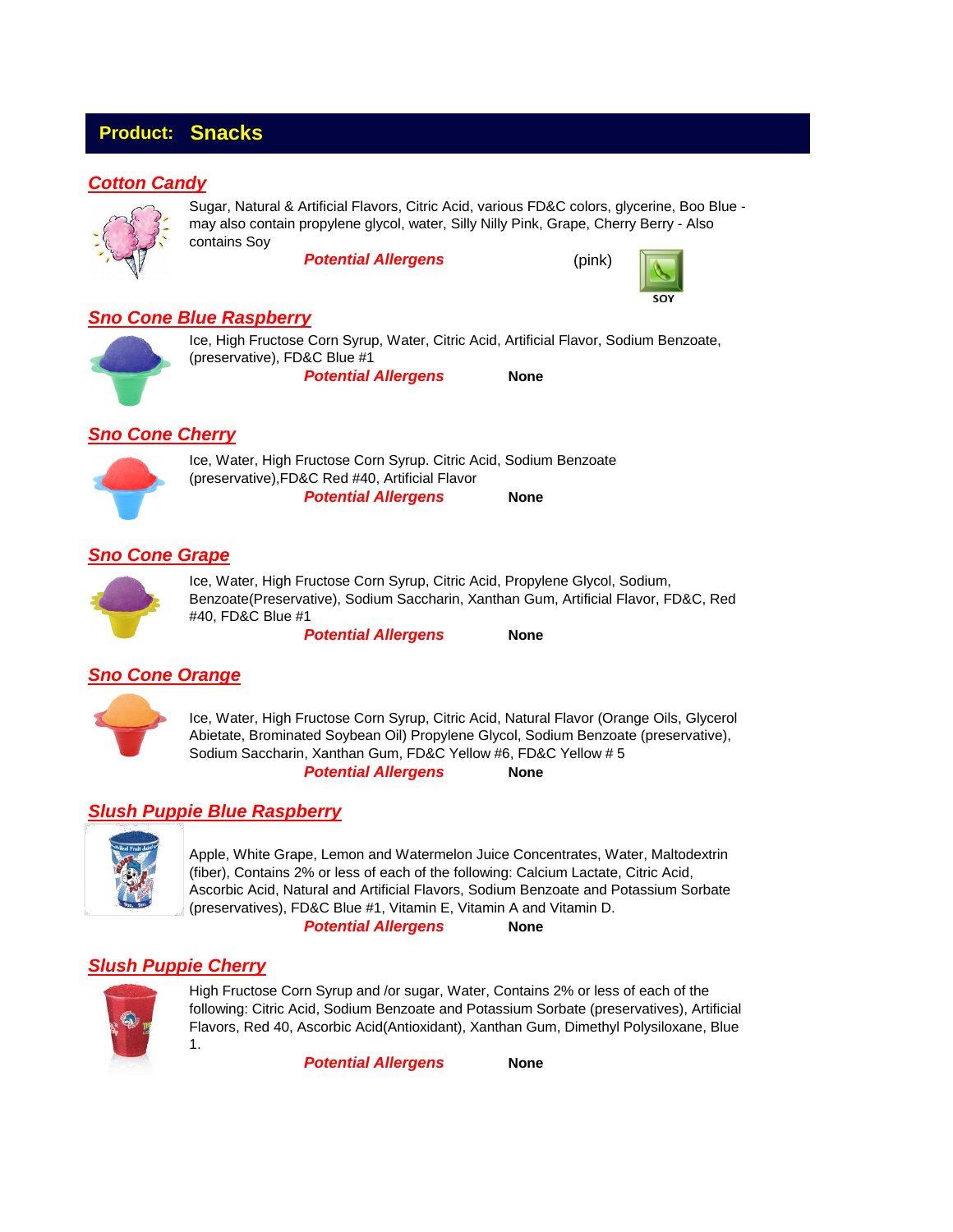#### *Nachos with Cheese*



*Chips:* Ground Corn Flour, Vegetable Oil (Corn, Soybean Oil), Salt, and a trace of Lime. *Cheese:* Cheese, Whey, Partially Homogenated Soybean Oil,Modified Food Starch, Cheddar Cheese(Milk, Cultures, Salt and Enzymes) Jalapeno Peppers (Water Acetic Acid, Salt, Calcium, Chloride) Maltodextrin, Sodium Phosphate,Sodium, Citrate, Sodium Stearoyl, Lactate, Natural Flavor, Mono and Diglycerides, Sodium Hexanetaphosphate, Annatto Color, Disodium Inosinate, FD&C Yellow 6

*Potential Allergens*



#### *Pretzel with Cheese*



*Pretzel* : Enriched Flour (Wheat Flour, Malted Barley Flour, Niacin, Reduced Iron, Thiamine Mononitrate, Riboflavin, Folic Acid), Water, Corn Syrup, Yeast, Salt, Bicarbonates and Carbonates of Soda Cheese: Cheese, Whey, Partially Homogenated Soybean Oil,Modified Food Starch, Cheddar Cheese(Milk, Cultures, Salt and Enzymes) Jalapeno Peppers (Water Acetic Acid, Salt, Calcium, Chloride) Maltodextrin, Sodium Phosphate,Sodium, Citrate, Sodium Stearoyl, Lactate, Natural Flavor, Mono and Diglycerides, Sodium Hexanetaphosphate, Annatto Color, Disodium Inosinate, FD&C Yellow 6

*Potential Allergens*



#### *Chocolate Chip Cookie w/ M&M's*



Enriched Wheat Flour, Sugar, M&M's ( Milk Chocolate, Sugar, Cornstarch, Corn Syrup, Coloring (Includes Red 40, Yellow 6, Yellow 5, Blue 1), Chocolate, Cocoa Butter, Soy Lecithin) Chocolate Chips (Sugar, Chocolate Liquor, Cocoa Butter, Soy Lecithin), Shortening (Partially Hydrogenated Soybean and Cottonseed Oils), Margarine (Partially Hydrogenated Soybean Oils , Water, Salt, Buttermilk, Lecithin, Mono and Diglycerides, Sorbic Acid and Sodium Benzoate added as Preservatives, Artificially Colored, Artificially Flavored With Beta Carotene, Vitamin A Palmitate Added), Invert Sugar, Whole Eggs, Vanilla (Water, Ethyl Alcohol, Caramel Color) Soy Lecithin, Salt, Buttermilk Powder, Soda Bicarbonate, Butter Vanilla Flavor (Dextrose, Corn Starch, Tocopherols, Ascorbyl Palmitate, Water, Vegetable Oil, Alcohol, Tumeric Propylene Glycol, Apo Carotenal), Caramel Color

*Potential Allergens*



#### *Popcorn*



Gourmet Popcorn, Salt, Tricalcium Phosphate, Coconut Oil, Beta Carotene (40 Red) *Potential Allergens* **None**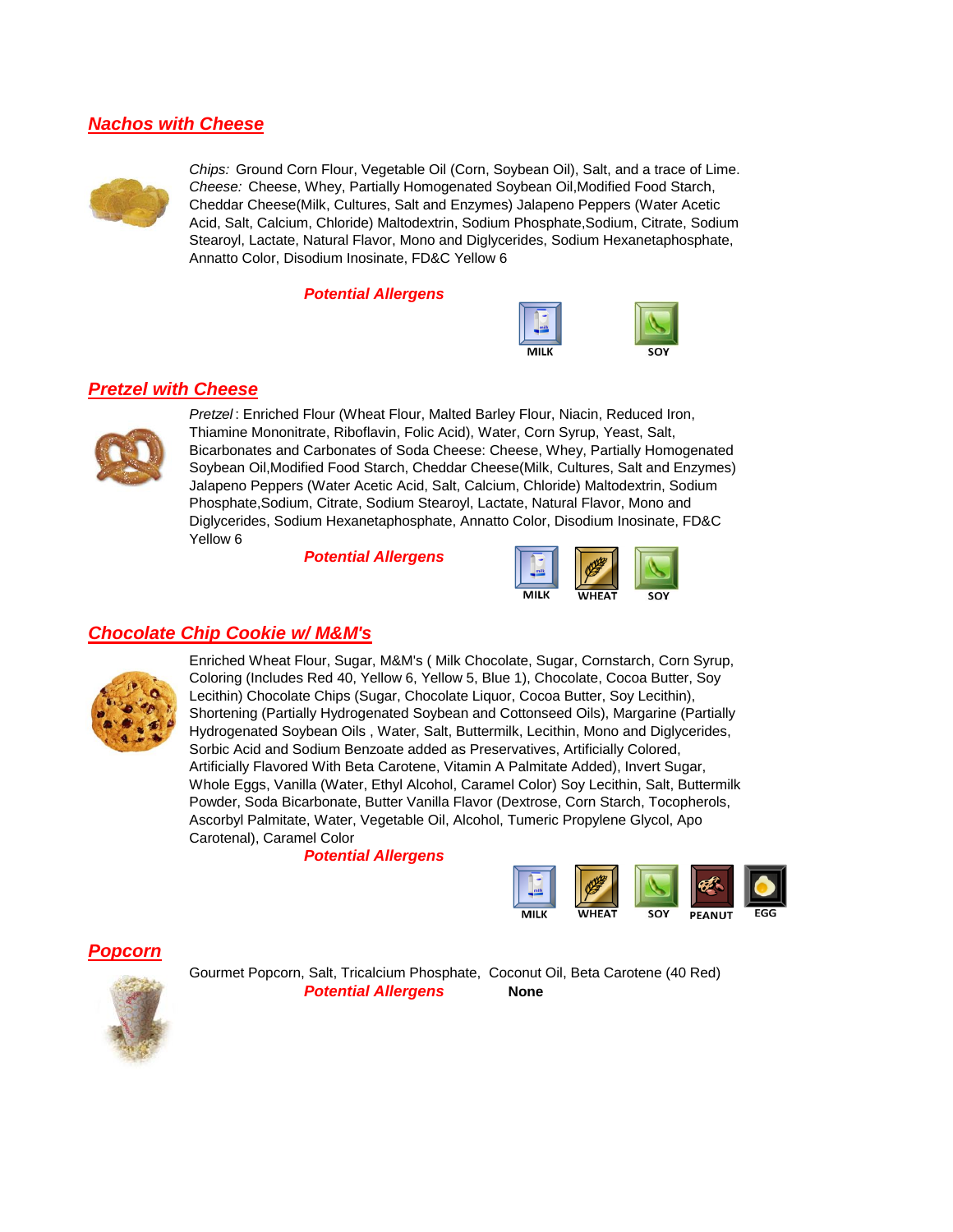#### **Product: Restaurant Food**

#### *Hamburger/Cheeseburger*



*Burger :* 100% Ground Beef (80/20 Angus), *Bun: Enriched Flour (Wheat Flour, Malted Barley Flour, Niacin, Iron, Thiamine Mononitrate (Vitamin b1), Riboflavin (Vitamin B2), Folic Acid}, Water, High Fructose Corn Syrup, Yeast, Contains 2% or less of the following: Salt, Wheat Gluten, Vegetable Oil (Soybean and or Cottonseed Oils), Yeast Nutrients (May Contain One or More of the following: Monocalcium Phosphate, Calcium Sulfate, Ammonium Sulfate, Calcium Carbonate, Ammonium Chloride), Cornstarch, Dough Conditioners (May Contain Mono-and Diglycerides, Ethoxylated Mono-and Diglycerides, Sodium and Calcium Stearoyl-2 Lactylate, Datem, Calcium Peroxide) Dicalcium Phosphate, Vinegar, Soy Lecithin, Calcium Propionate (Preservative) Cheese: Cultured Milk and Skim Milk, Water, Cream, Sodium Citrate, Salt, Sodium Phosphate, Sorbic Acid (Preservative), Citric Acid, Artificial Color, Acetic Acid, Enzymes, Soy Lecithin Seasoning: Salt, Sugar, Spices (Paprika and Turmeric), Onion, Cornstarch, Garlic,Tricalcium Phosphate (Prevents Caking), Paprika Oleoresin (For Color), Natural Flavors Hot Hold: Onion, Au Jus Base (Hydrolyzed Corn Syrup Protein, Salt, Beef Broth, Sugar, Beef Fat, Caramel Color, Monosodium Glutamate, Autolyzed Yeast Extract, Onion Powder, Disodium Inosinate, Disodium Guanylate, Spice Extractives, Lactic Acid, Calcium Lactate)*

*Potential Allergens*



#### *Bratwurst*



*Brat:* Pork, Water, Salt, Contains 2% or Less of: Corn Syrup, Dextrose, Spices, Potassium Lactate, Sodium Diacetate *Bun:* Enriched Flour (Wheat Flour, Malted Barley Flour, Niacin, Iron, Thiamine Mononitrate (Vitamin b1), Riboflavin (Vitamin B2), Folic Acid}, Water, High Fructose Corn Syrup, Yeast, Contains 2% or less of the following: Salt, Wheat Gluten, Vegetable Oil (Soybean and or Cottonseed Oils), Yeast Nutrients (May Contain One or More of the following: Monocalcium Phosphate, Calcium Sulfate, Ammonium Sulfate, Calcium Carbonate, Ammonium Chloride), Cornstarch, Dough Conditioners (May Contain Mono-and Diglycerides, Ethoxylated Mono-and Diglycerides, Sodium and Calcium Stearoyl-2 Lactylate, Datem, Calcium Peroxide) Dicalcium Phosphate, Vinegar, Soy Lecithin, Calcium Propionate (Preservative)

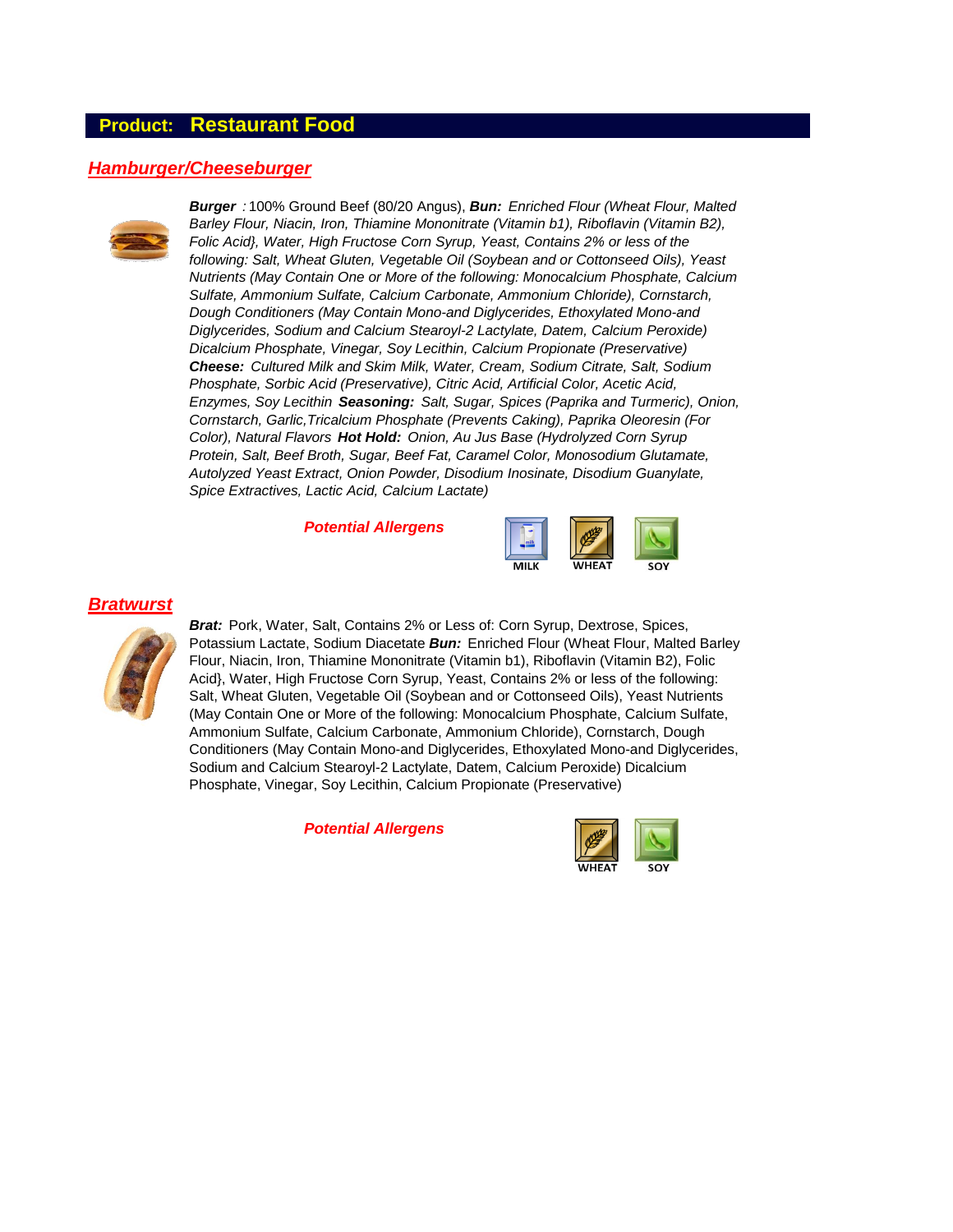#### *Hot Dog*



*Hot Dog: 100 % Beef, Water, Salt, Contains less than 2% of flavorings, Corn Syrup, Dextrose, Potassium Lactate, Sodium Phosphate, Paprika, Sodium Diacetate, Sodium Erythorbate, Sodium Nitrate. Bun:* Enriched Flour (Wheat Flour, Malted Barley Flour, Niacin, Iron, Thiamine Mononitrate (Vitamin b1), Riboflavin (Vitamin B2), Folic Acid}, Water, High Fructose Corn Syrup, Yeast, Contains 2% or less of the following: Salt, Wheat Gluten, Vegetable Oil (Soybean and or Cottonseed Oils), Yeast Nutrients (May Contain One or More of the following: Monocalcium Phosphate, Calcium Sulfate, Ammonium Sulfate, Calcium Carbonate, Ammonium Chloride), Cornstarch, Dough Conditioners (May Contain Mono-and Diglycerides, Ethoxylated Mono-and Diglycerides, Sodium and Calcium Stearoyl-2 Lactylate, Datem, Calcium Peroxide) Dicalcium Phosphate, Vinegar, Soy Lecithin, Calcium Propionate (Preservative)

 *Potential Allergens*



#### *Grilled Chicken*



*Chicken Breast:* Skinless boneless chicken breast fillets with rib meat,water, seasoning (corn syrup solids, salt, sugar, garlic powder, spices, hydrolyzed corn, soy and wheat protein gluten, parsley, onion powder, natural flavor, soybean oil), isolated soy protein product (isolated soy protein, modified food starch unmodified corn starch carrageenan with less than 2% soy lecithin), Romano cheese (made from part-skin cow's milk, cheese cultures, salt and enzymes), sodium phosphates. *Bun:* Enriched Flour (Wheat Flour, Malted Barley Flour, Niacin, Iron, Thiamine Mononitrate (Vitamin b1), Riboflavin (Vitamin B2), Folic Acid}, Water, High Fructose Corn Syrup, Yeast, Contains 2% or less of the following: Salt, Wheat Gluten, Vegetable Oil (Soybean and or Cottonseed Oils), Yeast Nutrients (May Contain One or More of the following: Monocalcium Phosphate, Calcium Sulfate, Ammonium Sulfate, Calcium Carbonate, Ammonium Chloride), Cornstarch, Dough Conditioners (May Contain Mono-and Diglycerides, Ethoxylated Mono-and Diglycerides, Sodium and Calcium Stearoyl-2 Lactylate, Datem, Calcium Peroxide) Dicalcium Phosphate, Vinegar, Soy Lecithin, Calcium Propionate (Preservative)

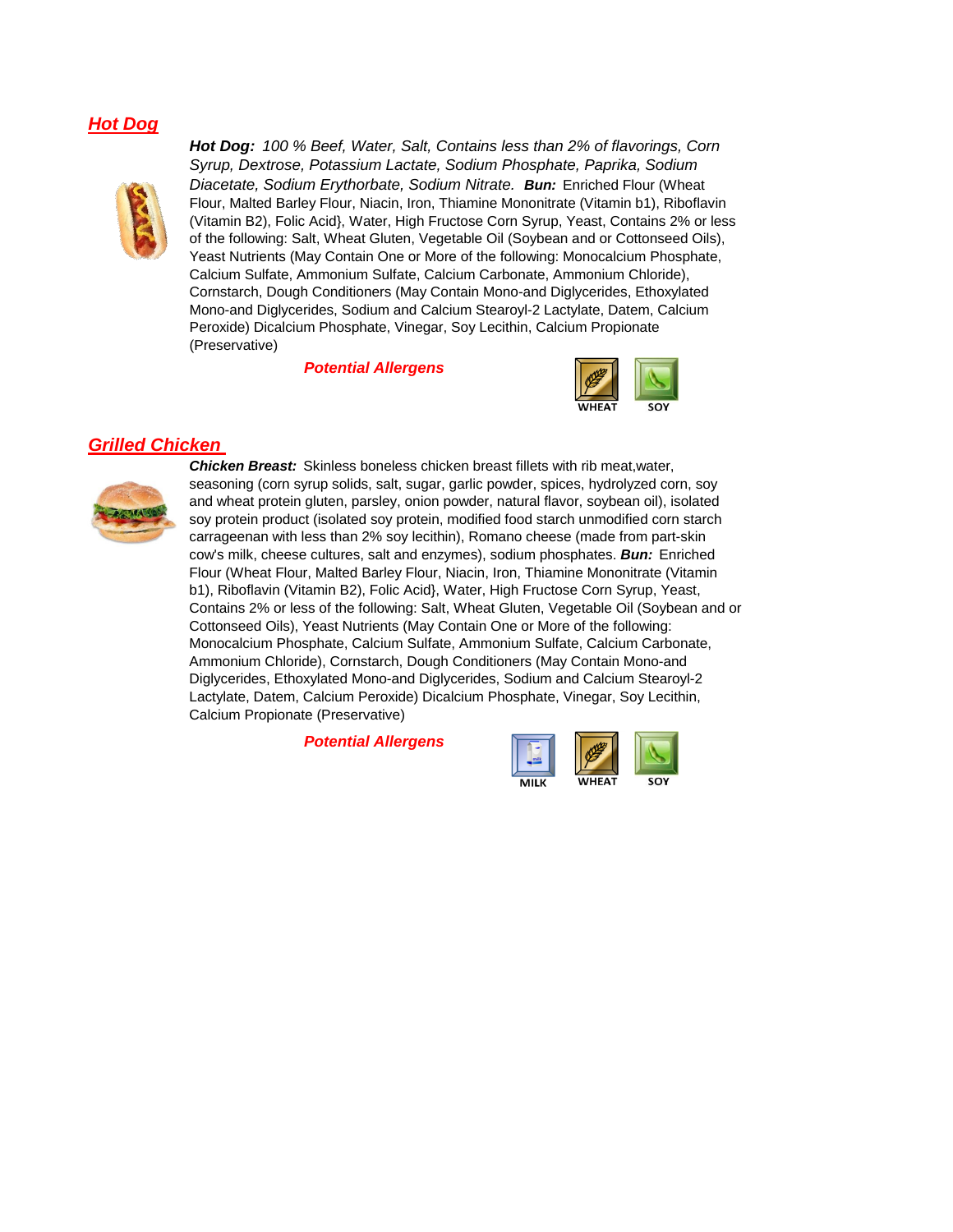#### *Chicken Filet*



*Chicken Breast:* Boneless chicken breast meat with rib meat,water, seasoning (modified food starch, carrageenan), salt sodium phosphates. Breaded with enriched bleached wheat flour and durum flour (enriched with niacin, reduced iron, thiamine mononitrate, riboflavin, folic acid), water, modified food starch, salt garlic powder, spices, soybean oil, yellow corn flour, leavening (sodium acid pyrophosphate, sodium bicarbonate), dextrose, extractives of paprika, cellulose gum (sodium carboxymethylcellulose), natural flavor, sodium alginate, not more than 2% silicon dioxide added to prevent caking. *Bun:* Enriched Flour (Wheat Flour, Malted Barley Flour, Niacin, Iron, Thiamine Mononitrate (Vitamin b1), Riboflavin (Vitamin B2), Folic Acid}, Water, High Fructose Corn Syrup, Yeast, Contains 2% or less of the following: Salt, Wheat Gluten, Vegetable Oil (Soybean and or Cottonseed Oils), Yeast Nutrients (May Contain One or More of the following: Monocalcium Phosphate, Calcium Sulfate, Ammonium Sulfate, Calcium Carbonate, Ammonium Chloride), Cornstarch, Dough Conditioners (May Contain Mono-and Diglycerides, Ethoxylated Mono-and Diglycerides, Sodium and Calcium Stearoyl-2 Lactylate, Datem, Calcium Peroxide) Dicalcium Phosphate, Vinegar, Soy Lecithin, Calcium Propionate (Preservative)

*Potential Allergens*



#### *French Fries*



*French Fries:* Idaho® Potatoes, Partially Hydrogenated Vegetable Oil (Soybean and/or Cottonseed Oils), and/or Vegetable Oil (Canola, Soybean and/or Sunflower Oils), Dextrose, Disodium Dihydrogen Pyrophosphate (to maintain natural color). *Clear Liquid Shortening:* Soybean Oil, TBHQ & Citric Acid (Added to Protect Flavor), Dimethylpolysiloxane, Anti Foaming Agent Added

*Potential Allergens*



#### *Cheese Fries*



*French Fries:* Idaho® Potatoes, Partially Hydrogenated Vegetable Oil (Soybean and/or Cottonseed Oils), and/or Vegetable Oil (Canola, Soybean and/or Sunflower Oils), Dextrose, Disodium Dihydrogen Pyrophosphate (to maintain natural color). *Clear Liquid Shortening:* Soybean Oil, TBHQ & Citric Acid (Added to Protect Flavor), Dimethylpolysiloxane, Anti Foaming Agent Added *Cheese:* Cheese, Whey, Partially Homogenated Soybean Oil,Modified Food StarchCheddar Cheese(Milk, Cultures, Salt and Enzymes) Jalapeno Peppers (Water, Acetic Acid, Salt, Calcium, Chloride) Maltodextrin, Sodium Phosphate,Sodium, Citrate, Sodium Stearoyl, Lactate, Natural Flavor, Mono and Diglycerides, Sodium Hexanetaphosphate, Annatto Color Disodium Inosinate, FD&C Yellow 6



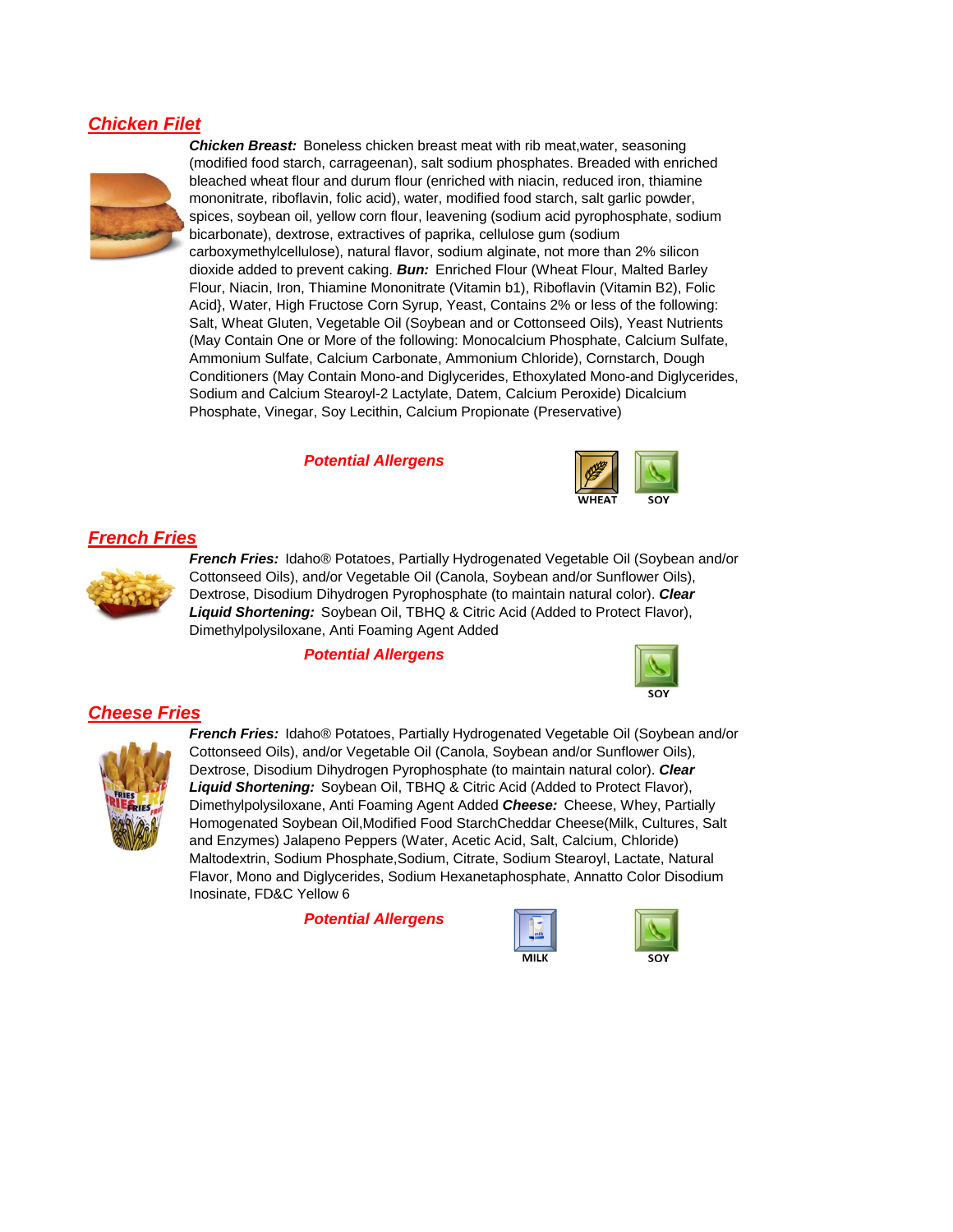#### *Onion Rings*



*Onion Rings:* Onions, Water, Wheat Flour, Yellow Corn Flour, Vegetable Oil (Soybean And/Or Canola), Enriched Bleached Wheat Flour (Bleached Wheat Flour, Niacin, Reduced Iron, Thiamine Mononitrate, Riboflavin, Folic Acid), Modified Food Starch. Contains 2% or less of Dextrose, Leavening (Sodium Bicarbonate, Sodium Acid Pyrophosphate, Monocalcium Phosphate, Sodium Aluminum Phosphate), Polysorbate 80, Salt, Soy Flour, Spice, Sugar, Vegetable Oil Shortening (Soybean And/Or Partially Hydrogenated Soybean Oil), Whey. *Clear Liquid Shortening:* Soybean Oil, TBHQ & Citric Acid (Added to Protect Flavor), Dimethylpolysiloxane, Anti Foaming Agent Added

*Potential Allergens*



#### *Cheese Balls (Deep Fried Cheese Curds)*



*Cheese Balls:* Semisoft Part-Skim Cheese (Pasteurized Part-Skim Milk, Cheese Cultures, Salt, Enzymes, Calcium Chloride, Annatto Extract Color), Bleached Wheat Flour, Vegetable Oil (Soybean And/Or Canola), Water, Yellow Corn Flour. Contains 2% or less of Blue 1, Calcium Caseinate, Dextrose, Leavening (Sodium Acid Pyrophosphate, Sodium Bicarbonate), Mono & Diglycerides, Natural Flavors, Oleoresin Paprika, Partially Hydrogenated Soybean Oil, Potato Starch, Red 40, Salt, Sodium Alginate, Spices, Spice Extractive, Sugar, Whey, Yellow5 *Clear Liquid Shortening* : Soybean Oil, TBHQ & Citric Acid (Added to Protect Flavor), Dimethylpolysiloxane, Anti Foaming Agent Added

*Potential Allergens*



## *Chicken Nuggets*



**Chicken:** Boneless chicken breast meat with rib meat, water, seasoning (sugar, salt, autolyzed yeast extract, dried onion, dried yeast, dried garlic, spices, paprika, disodium inosinate, disodium guanylate, hydrolyzed soy protein, soybean oil, natural flavor, chicken flavor, hydrolyzed corn protein, chicken fat), seasoning (modified food starch, carrageenan), sodium phosphates. Breaded with wheat flour, water, bleached enriched wheat flour (wheat flour, niacin, reduced iron, thiamine mononitrate, riboflavin, folic acid), sugar, salt, whole egg solids (dried whole egg, corn syrup solids, salt), leavening (sodium bicarbonate, sodium aluminum phosphate, monocalcium phosphate), nonfat milk, spices, soybean oil, yeast extract, disodium inosinate, disodium guanylate, paprika, extractives of turmeric. *Clear Liquid Shortening:* Soybean Oil, TBHQ & Citric Acid (Added to Protect Flavor), Dimethylpolysiloxane, Anti Foaming Agent Added



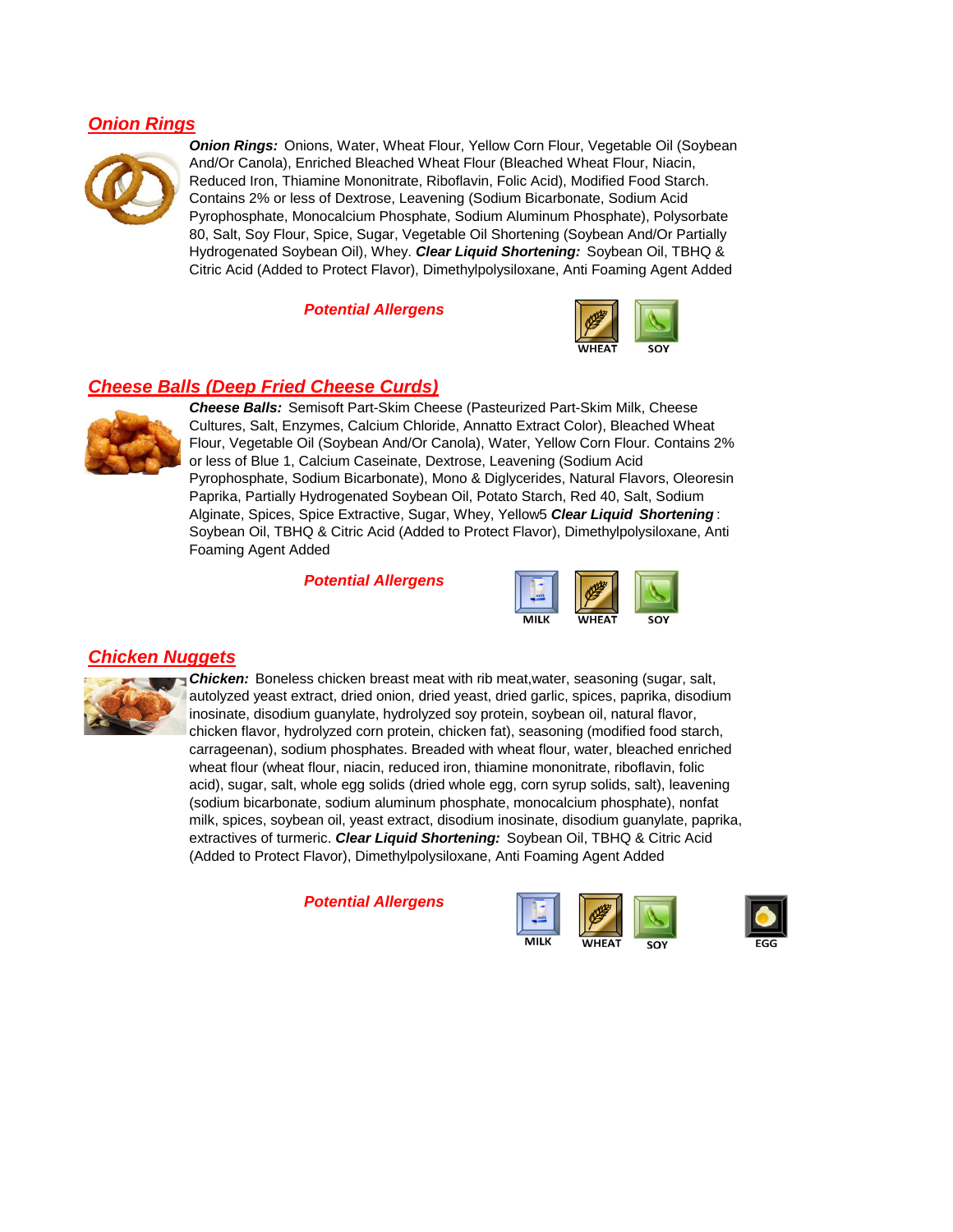#### *Funnel Cake Fries*



*Funnel Fries:* Water, wheat starch, yellow corn flour, sodium caseinate, eggs, soybean oil, egg white, egg yolk with sodium silicoaluminate, salt, leavening (sodium acid pyrophosphate, baking soda), guar gum, propylene glycol mono- and diesters of fatty acids, mono- and diglycerides, BHT (preservative), soy flour, soy lecithin, sugar, vegetable oil (contains one or more of the following: cottonseed oil, soybean oil), maltodextrin, modified food starch, artificial flavor. *Clear Liquid Shortening:* Soybean Oil, TBHQ & Citric Acid (Added to Protect Flavor), Dimethylpolysiloxane, Anti Foaming Agent Added

*Potential Allergens*





#### *Brew City Beer Battered Spicy Pub Pickles*



*Pickles:* Pickles [Cucumbers, Water, Salt, Vinegar, Natural Flavors, Lactic Acid, Garlic, Dehydrated Jalapeno, Sodium Benzoate (preservative), Turmeric (color), Polysorbate 80], Enriched Bleached Wheat Flour (Wheat Flour, Niacin, Ferrous Sulfate, Thiamine Mononitrate, Riboflavin, Folic Acid), Beer (Water, Malted Barley, Corn Syrup, Hops, Salt), Yellow Corn Flour, Vegetable Oil (Soybean And/Or Canola), Water, Modified Corn Starch. Contains 2% or less of Dextrose, Guar Gum, Leavening (Sodium Bicarbonate, Sodium Aluminum Phosphate, Sodium Acid Pyrophosphate), Mono & Diglycerides, Oleoresin Paprika (color), Salt, Sorbitol, Spice, Sugar, Whey. *Clear Liquid Shortening* : Soybean Oil, TBHQ & Citric Acid (Added to Protect Flavor), Dimethylpolysiloxane, Anti Foaming Agent Added

*Potential Allergens*



## *Fried Cookie Bites*



*Cookie Bites:* Cookie Dough Mix [Wheat Flour, Sugar, Soybean Oil, Brown Sugar, Corn Syrup Solids,Modified Corn Starch, Egg Yolks, Egg Whites, Salt, Leavening (Sodium Bicarbonate), Sodium Caseinate (a Milk Derivative), Sodium Stearoyl Lactylate, Mono and Diglycerides, Dextrose, Artificial Flavor, Not More Than 2% Sodium Silicoaluminate added to prevent caking], with Semi-Sweet Chocolate Chips [Chocolate Liquor, Sugar, Soy Lecithin (an emulsifier) and Vanillin (an artificial flavor)], Water and Molasses. Battered with Water, Funnel Cake Mix

[Enriched Wheat Flour (Niacin, Reduced Iron, Thiamine Mononitrate, Riboflaven, Folic Acid), Sugar, Egg, Milk Protein Concentrate, Whey, Leavening (Sodium Acid Pyrophosphate, Sodium Bicarbonate), Soybean Oil, Salt, Soy Flour and Artificial Flavor]. Breaded with Bleached Wheat Flour, Salt, Whey, Canola Oil. Breaded with Japanese Bread Crumb [Bleached Wheat Flour, Dextrose, Salt and Yeast]. Parfried with Clear Liquid Frying Shortening (Fully Refined Soybean Oil. Dimethylpolysiloxane, an anti-foam agent, added. With TBHQ anti-oxidant added to preserve freshness). *Clear Liquid Shortening:* Soybean Oil, TBHQ & Citric Acid (Added to Protect Flavor), Dimethylpolysiloxane, Anti Foaming Agent Added